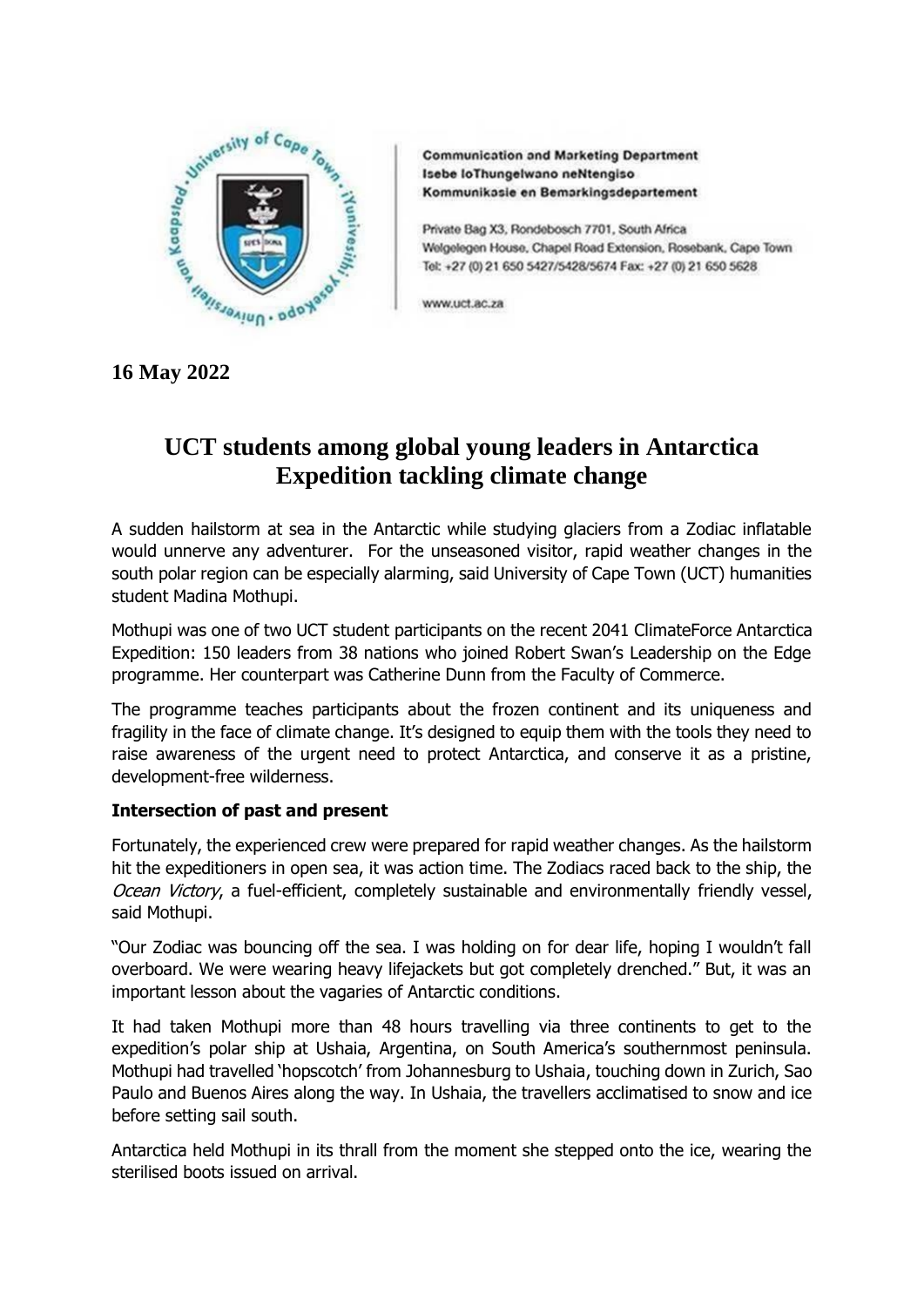"It's a frozen desert, inhospitable, but the marine life is so diverse," she said in an interview after arriving back in South Africa. "I had a feeling of exhilaration just being there, as not many people get this privilege. It's also an intersection of past and present; so many famous historical explorers have been there. But at the same time, it's at risk."

The expedition and education programme on Antarctica also took the teams out to experience the realities of the landscape. They did a lot of hiking, which Mothupi found tough going.

"Some of the hikes and trails were quite challenging." At times she felt herself sinking into the snow, and needed help from teammates. "And that's what really made me appreciate the value of teamwork – without them, I couldn't have reached the top of some of the hiking points."

A highlight was a visit to the volcano on Deception Island. With 138 volcanoes, Antarctica's geology and geography are 'red-hot' with volcanic activity.

The continent's wildlife is also astounding, said Mothupi; from the miniscule krill to the large whales that feed off these tiny creatures, as well as the different species of penguins, seals and seabirds.

# **Climate change campaigners**

Back in Cape Town, Mothupi (like her UCT counterpart on the expedition, Dunn, who was sponsored by UCT's oceanography department) is intent on implementing climate change initiatives. A member of UCT's Green Campus Initiative, Mothupi plans to start by visiting schools to share the message. She is also keen to target the corporate sphere, by encouraging businesses to implement carbon-removal technologies.

The diversity of the Leadership on the Edge group in Antarctica was reflected in their multipronged approach to mitigation, said Mothupi.

"We were all there to explore how we could implement our own ways of fighting climate change. There were those in the finance sector talking about divestment from fossil fuels, while those in science were working on renewable energy and ways of reducing carbon emissions. We had artists who were communicating [the conservation message] via their artworks, and also mobilising people to film documentaries. We had a member of the Indian government, talking about changing policymaking around climate change."

Story by Helen Swingler, UCT News





Madina Mothupi Catherine Dunn